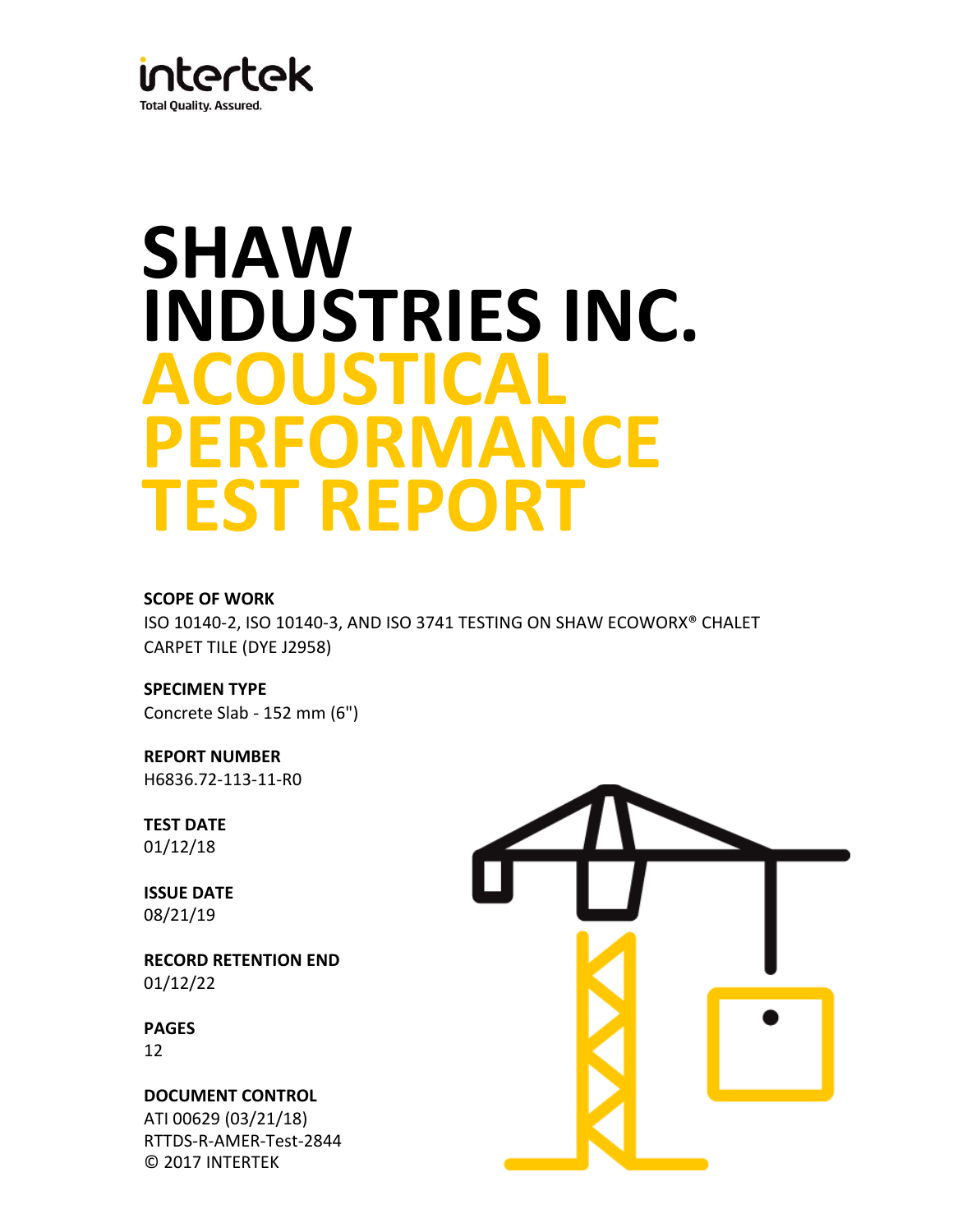

130 Derry Court York, PA 17406

Telephone: 717-764-7700 Facsimile: 717-764-4129 www.intertek.com/building

### **TEST REPORT FOR SHAW INDUSTRIES INC.**

Report No.: H6836.72-113-11-R0 Date: 08/21/19

## **REPORT ISSUED TO**

**SHAW INDUSTRIES INC.** 616 East Walnut Avenue Dalton, Georgia 30721

## **SECTION 1**

#### **SCOPE**

Intertek Building & Construction (B&C) was contracted by Shaw Industries Inc. to perform testing in accordance with ISO 10140-2, ISO 10140-3, and ISO 3741 on Shaw EcoWorx® Chalet Carpet Tile (Dye J2958). Results obtained are tested values and were secured by using the designated test methods. Testing was conducted in the VT test chambers at Intertek B&C located in York, Pennsylvania. These test chambers satisfy the lab requirements specified in ISO 10140-5.

This report does not constitute certification of this product nor an opinion or endorsement by this laboratory.

# **SECTION 2**

### **SUMMARY OF TEST RESULTS**

| <b>DATA FILE NO.</b> | H6836.72                                                                                               |  |  |  |
|----------------------|--------------------------------------------------------------------------------------------------------|--|--|--|
| SERIES/MODEL:        | Shaw EcoWorx <sup>®</sup> Chalet Carpet Tile (Dye J2958)                                               |  |  |  |
| Rw                   | <b>53 dB</b><br>$C_{50-3,150} = -2$ dB $C_{50-5,000} = -1$ dB<br>$C_{100-5,000} = -1$ dB               |  |  |  |
|                      | $C_{\text{tr,}50-3,150}$ = -7 dB $C_{\text{tr,}50-5,000}$ = -7 dB<br>$C_{\text{tr},100-5,000} = -6$ dB |  |  |  |
| $L_{n,w}$            | 52 dB<br>$C_{1,50-2,500} = 1$ dB $C_{1,50-2,500} = 2$ dB                                               |  |  |  |
| $\Delta L_w$         | 26 dB                                                                                                  |  |  |  |
| L <sub>wA</sub>      | 83 dBA                                                                                                 |  |  |  |



This report is for the exclusive use of Intertek's Client and is provided pursuant to the agreement between Intertek and its Client. Intertek's responsibility and liability are limited to the terms and conditions of the agreement. Intertek assumes no liability to any party, other than to the Client in accordance with the agreement, for any loss, expense or damage occasioned by the use of this report. Only the Client is authorized to permit copying or distribution of this report and then only in its entirety. Any use of the Intertek name or one of its marks for the sale or advertisement of ACCREDITED the tested material, product or service must first be approved in writing by Intertek. The observations and test Testing Laboratory results in this report are relevant only to the sample(s) tested. This report by itself does not imply that the material, product, or service is or has ever been under an Intertek certification program.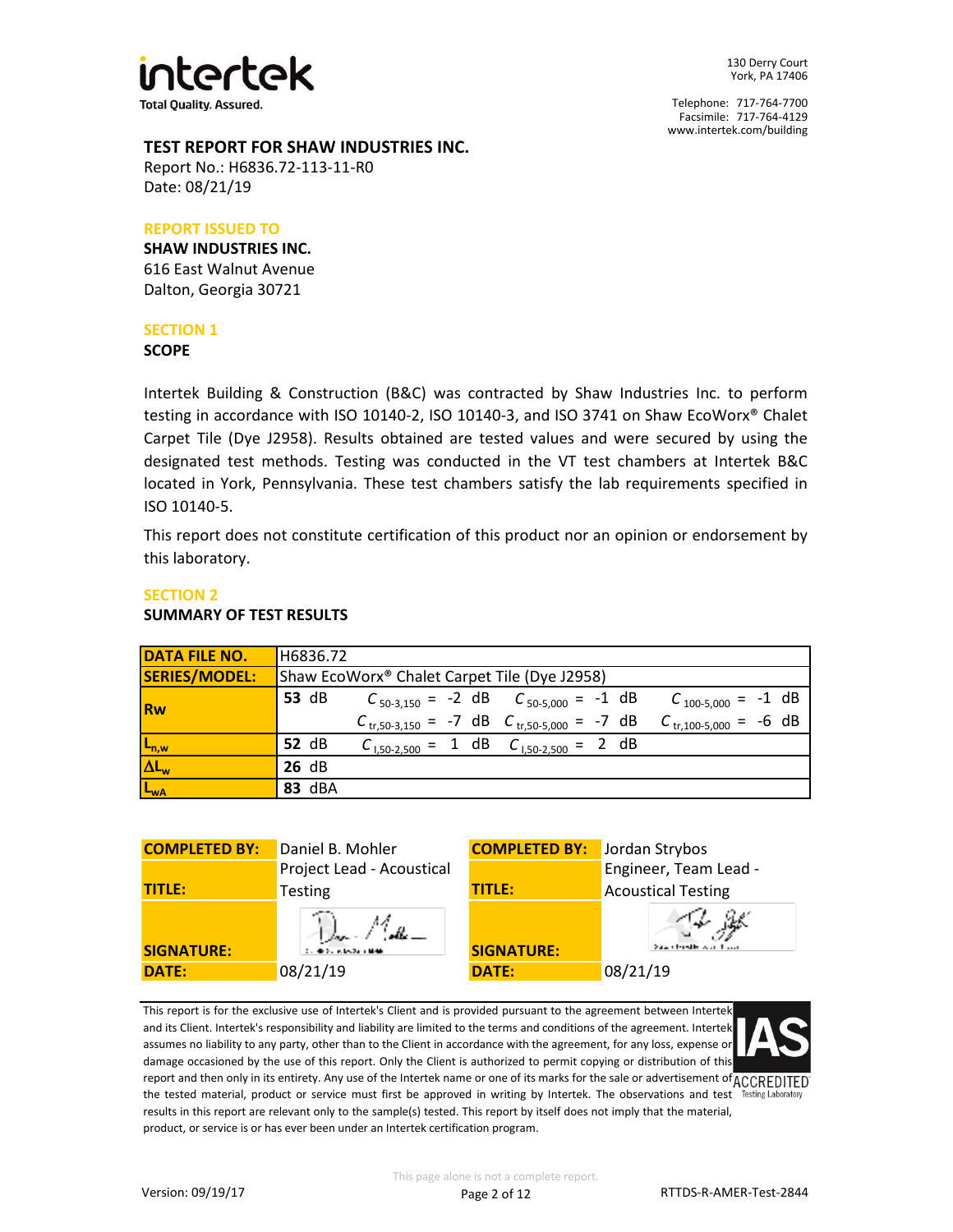

# **TEST REPORT FOR SHAW INDUSTRIES INC.**

Report No.: H6836.72-113-11-R0 Date: 08/21/19

# **SECTION 3 TEST METHODS**

The specimen was evaluated in accordance with the following:

**ISO 10140-2:2010(E)**, *Laboratory measurement of sound insulation of building elements - Measurement of airborne Sound insulation*

**ISO 717-1:1996(E)**, *Rating of sound insulation in buildings and of building elements - Airborne sound insulation*

**ISO 10140-3:2010(E)**, *Laboratory measurement of sound insulation of building elements - Measurement of impact sound insulation*

**ISO 717-2:2013(E)**, *Rating of sound insulation in buildings and of building elements - Impact sound insulation*

*pressure - Precision methods for reverberation rooms* **ISO 3741:1999(E)**, *Determination of sound power levels of noise sources using sound*

**ISO 10140-5:2010**, *Laboratory measurement of sound insulation of building elements - Requirements for test facilities and equipment*

# **SECTION 4**

# **MATERIAL SOURCE/INSTALLATION**

The full test specimen was assembled into the testing frame on the day of testing by B&C. All materials provided by the client were installed on an existing B&C assembly (Concrete Slab - 152 mm (6")) utilizing B&C-supplied materials. The assembly was installed in a steel test frame which was installed into the opening between the source and receive rooms in the test chamber. The test frame was isolated from the structure with dense neoprene gasket.

The total weight of the floor/ceiling assembly was 4054.4 kg / 8938.6 lbs. B&C will store samples of the test specimen for four years. Photographs of the test specimen are included in the report. A drawing of the test specimen is included in the report.

B&C will service this report for the entire test record retention period. Test records, such as detailed drawings, datasheets, representative samples of test specimens, or other pertinent project documentation, will be retained by B&C for the entire test record retention period. The test record retention period ends four years after the test date.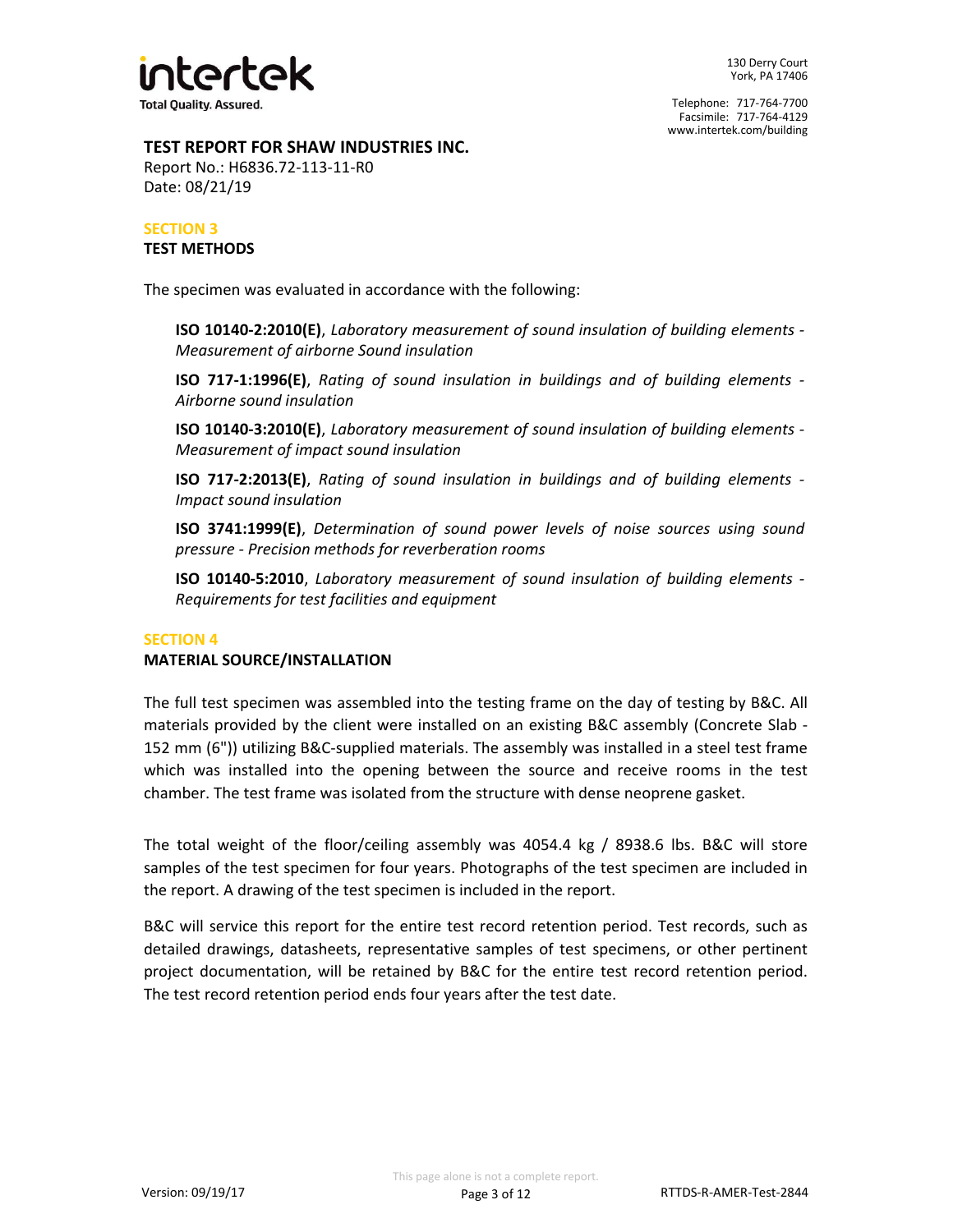

**Total Quality. Assured.** 

Telephone: 717-764-7700 Facsimile: 717-764-4129 www.intertek.com/building

# **TEST REPORT FOR SHAW INDUSTRIES INC.**

Report No.: H6836.72-113-11-R0 Date: 08/21/19

#### **SECTION 5**

# **EQUIPMENT**

| <b>INSTRUMENT</b>                      | <b>MANUFACTURER</b>         | <b>MODEL</b>          | <b>DESCRIPTION</b>                                  | <b>ASSET#</b>   | <b>CAL DATE</b> |        |
|----------------------------------------|-----------------------------|-----------------------|-----------------------------------------------------|-----------------|-----------------|--------|
| <b>Data Acquisition Unit</b>           | National Instruments        | PXI-4462              | Data Acquisition Card                               | 63763-5         | 06/16           | $*$    |
| <b>Data Acquisition Unit</b>           | National Instruments        | PXI-4462              | Data Acquisition Card                               | 65124           | 06/16           | $\ast$ |
| <b>Data Acquisition Unit</b>           | <b>National Instruments</b> | PXI-4462              | Data Acquisition Card                               | 63763-1         | 06/16           | $\ast$ |
| Microphone Calibrator                  | Norsonic                    | Nor1251               | <b>Acoustical Calibrator</b>                        | 65105           | 03/17           |        |
| Receive Room Microphone                | <b>PCB Piezotronics</b>     | 378C20                | Microphone and Preamplifier                         | <b>INT01089</b> | 05/17           |        |
| Receive Room Microphone                | <b>PCB Piezotronics</b>     | 378B20                | Microphone and Preamplifier                         | 65586           | 05/17           |        |
| Receive Room Microphone                | <b>PCB Piezotronics</b>     | 378B20                | Microphone and Preamplifier                         | 65969           | 05/17           |        |
| Receive Room Microphone                | <b>PCB Piezotronics</b>     | 378B20                | Microphone and Preamplifier                         | 63746           | 09/17           |        |
| Receive Room Microphone                | <b>PCB Piezotronics</b>     | 378B20                | Microphone and Preamplifier                         | 65968           | 05/17           |        |
| Receive Room Environmental             | Comet                       | T7510                 | Temperature and Humidity                            | 63810           | 10/17           |        |
| Indicator                              |                             |                       | Transmitter                                         | 63811           | 10/17           |        |
| Source Room Microphone                 | <b>PCB Piezotronics</b>     | 378C20                | Microphone and Preamplifier                         | INT01009        | 04/17           |        |
| Source Room Microphone                 | <b>PCB Piezotronics</b>     | 378C20                | Microphone and Preamplifier<br>63739                |                 | 04/17           |        |
| Source Room Microphone                 | <b>PCB Piezotronics</b>     | 378C20                | Microphone and Preamplifier                         | 63740           | 04/17           |        |
| Source Room Microphone                 | <b>PCB Piezotronics</b>     | 378C20                | Microphone and Preamplifier                         | 63742           | 04/17           |        |
| Source Room Microphone                 | <b>PCB Electronics</b>      | 378C20                | Microphone and Preamplifier<br>63741                |                 | 04/17           |        |
| Source Room Environmental<br>Indicator | Comet                       | T7510                 | Temperature and Humidity<br>INT00603<br>Transmitter |                 | 03/17           |        |
| <b>Tapping Machine</b>                 | Look Line s.r.l.            | <b>EM50</b><br>(TM50) | <b>Tapping Machine</b><br>65351                     |                 | 02/17           |        |

\* The calibration frequency for this equipment is every two years per the manufacturer's recommendation.

Calibration frequency for all other equipment is once a year per the manufacturers' recommendations.

| <u>IVT RECEIVE ROOM VOLUME</u> | $158.86 \text{ m}^3$ (5610.1 ft <sup>3</sup> ) |
|--------------------------------|------------------------------------------------|
| <u>IVT SOURCE ROOM VOLUME</u>  | $190 \text{ m}^3$ (6709.79 ft <sup>3</sup> )   |

#### **SECTION 6**

**LIST OF OFFICIAL OBSERVERS**

| <b>NAME</b>      | <b>COMPANY</b> |
|------------------|----------------|
| Daniel B. Mohler | Intertek B&C   |
| Jordan Strybos   | Intertek B&C   |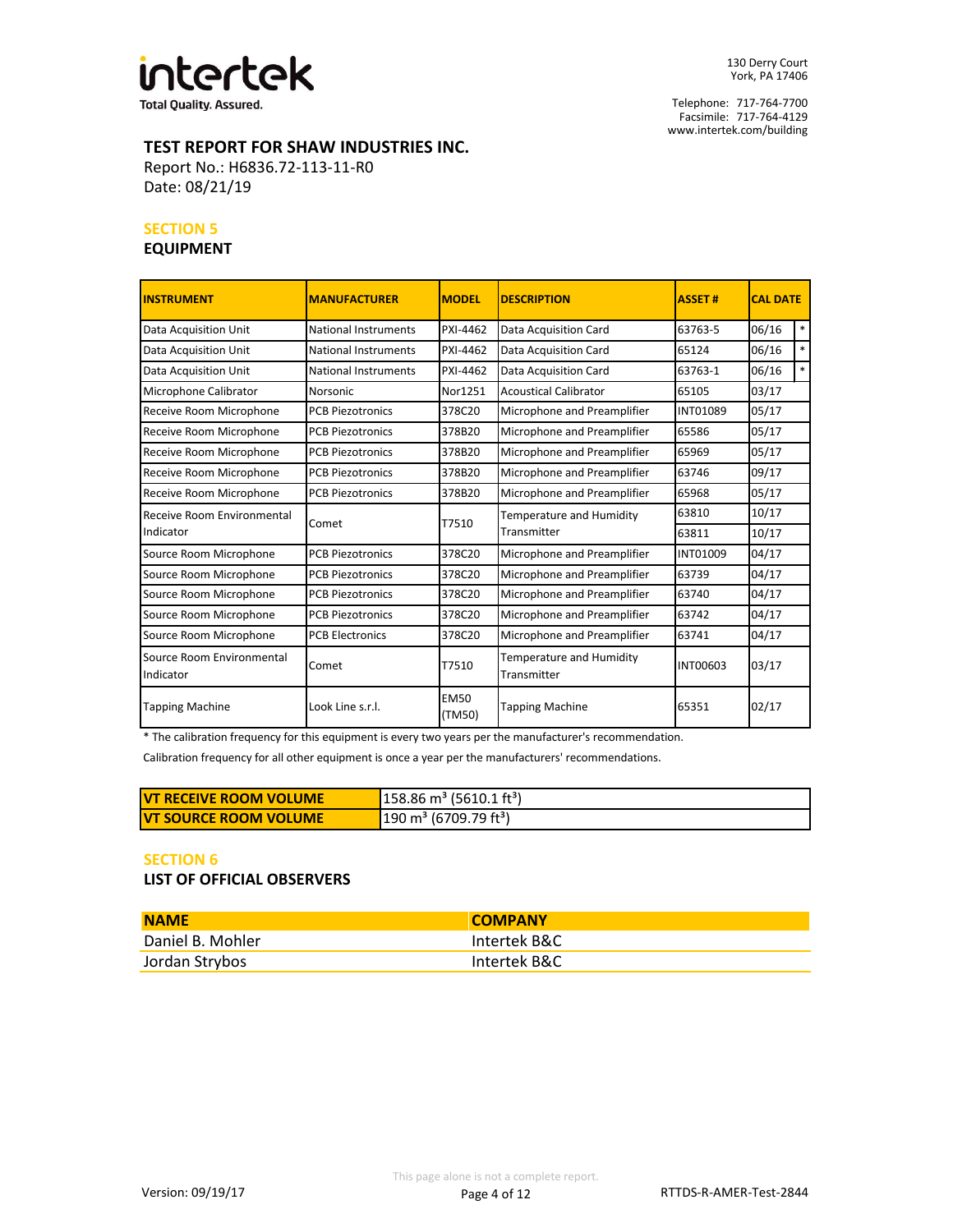

## **TEST REPORT FOR SHAW INDUSTRIES INC.**

Report No.: H6836.72-113-11-R0 Date: 08/21/19

#### **SECTION 7 TEST PROCEDURE**

The microphones were calibrated before conducting the tests. The air temperature and relative humidity conditions were monitored and recorded during all measurements. The average temperature and humidity of both the source and received rooms are listed in Sections 10 and 11.

The airborne sound insulation test was conducted in accordance with the ISO 10140-2 test method. Two background noise sound pressure level and five sound absorption measurements were conducted at each of five microphone positions. Two sound pressure level measurements were made simultaneously in both rooms, at each of five microphone positions.

The impact sound insulation test was conducted in accordance with the ISO 10140-3 test method. Two background noise sound pressure level, two sound pressure level measurements with the tapping machine operating at each position specified by ISO 10140-3, and five sound absorption measurements were conducted at each of five microphone positions. The tapping machine positions were random in accordance with the requirements of ISO 10140-3.

The source room sound power level data was collected per ISO 3741 during the tapping machine measurements for the impact sound insulation test. All data was analyzed per ISO 3741.

Detailed test procedures, data for flanking limit tests, repeatability measurements, and reference specimen tests are available upon request.

#### **SECTION 8 TEST CALCULATIONS**

The Rw (Sound Reduction Index), Ln,w (Impact Sound Insulation), and ΔLw (Improvement of Impact Sound Insulation) ratings were calculated in accordance with ISO 717-1 and ISO 717-2, respectively. The LwA (source room sound power level) was calculated in accordance with ISO 3741.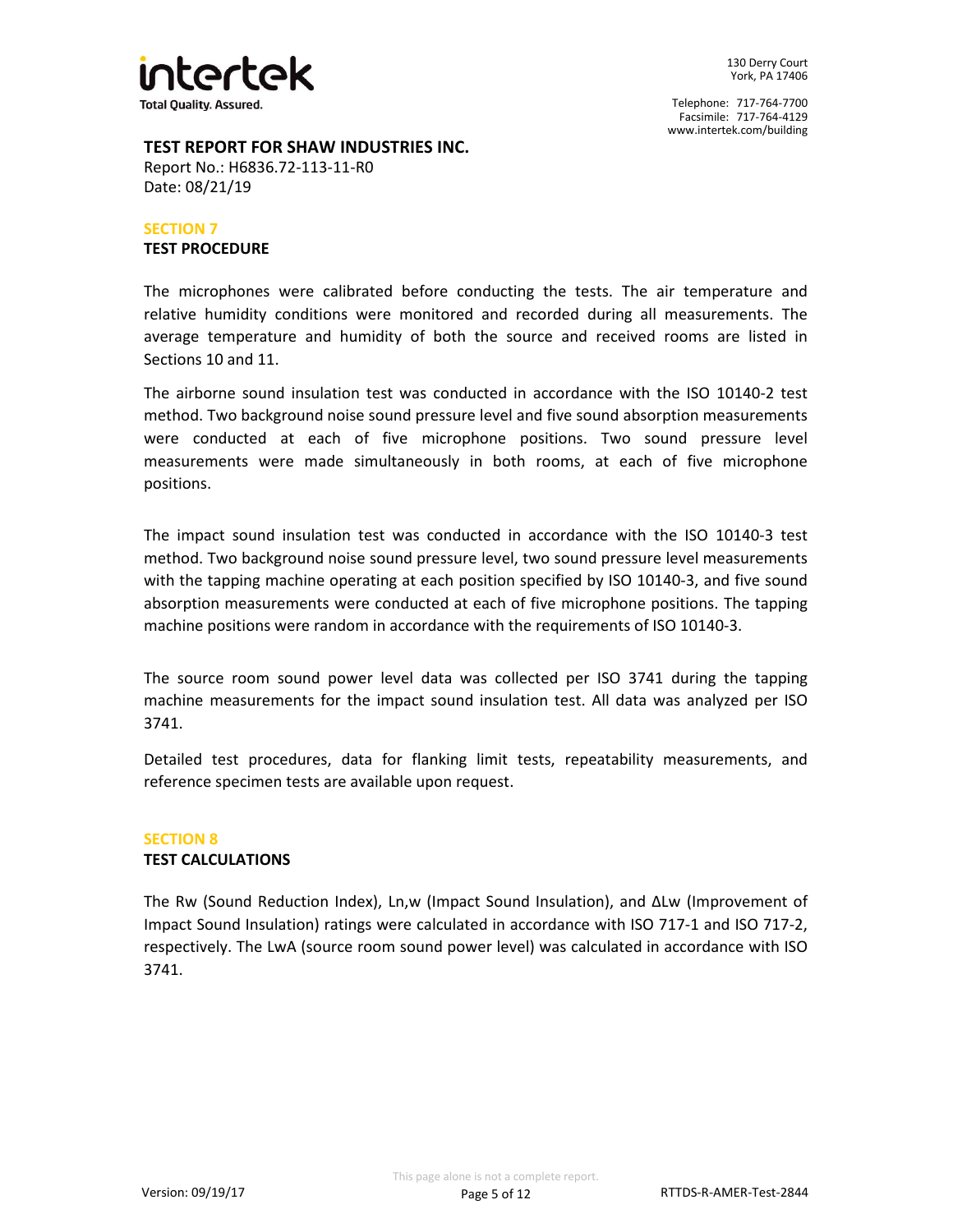

# **TEST REPORT FOR SHAW INDUSTRIES INC.**

Report No.: H6836.72-113-11-R0 Date: 08/21/19

### **SECTION 9**

# **TEST SPECIMEN DESCRIPTION**

| <b>MATERIAL</b> | <b>Dimensions</b><br>(mm/inch)                                                                                                   | <b>Thickness</b><br>(mm/inch) | <b>IMANUFACTURER AND</b><br><b>SERIES</b>                                                                                                                                                                                                                              | <b>QUANTITY</b>                      | <b>AVERAGE</b><br><b>WEIGHT</b>                   |
|-----------------|----------------------------------------------------------------------------------------------------------------------------------|-------------------------------|------------------------------------------------------------------------------------------------------------------------------------------------------------------------------------------------------------------------------------------------------------------------|--------------------------------------|---------------------------------------------------|
|                 | 914.4 by 228.6<br>36 by 9                                                                                                        | 5.5/0.22                      | Shaw EcoWorx <sup>®</sup> Chalet<br>(Dye J2958)                                                                                                                                                                                                                        | $10.98 \text{ m}^2$<br>118.19 $ft^2$ | 3.07 $\text{kg/m}^2$<br>$0.63$ lb/ft <sup>2</sup> |
| Carpet Tile     |                                                                                                                                  |                               | Note: A sheet of 2 mil polyethylene plastic was adhered to the floor slab with 3M Super 77 spray<br>adhesive. The carpet tile was adhered to the sheeting with a manufacturer recommended<br>adhesive. Adhesive was allowed to cure per manufacturer's specifications. |                                      |                                                   |
| Concrete Slab   | $10.98 \text{ m}^2$<br>366.18 kg/m <sup>2</sup><br>3023 by 3632<br>152.4/6<br>N/A<br>75 $lb/ft^2$<br>118.19 $ft^2$<br>119 by 143 |                               |                                                                                                                                                                                                                                                                        |                                      |                                                   |
|                 |                                                                                                                                  |                               | Note: The concrete slab was installed in a test frame flush to the source room.                                                                                                                                                                                        |                                      |                                                   |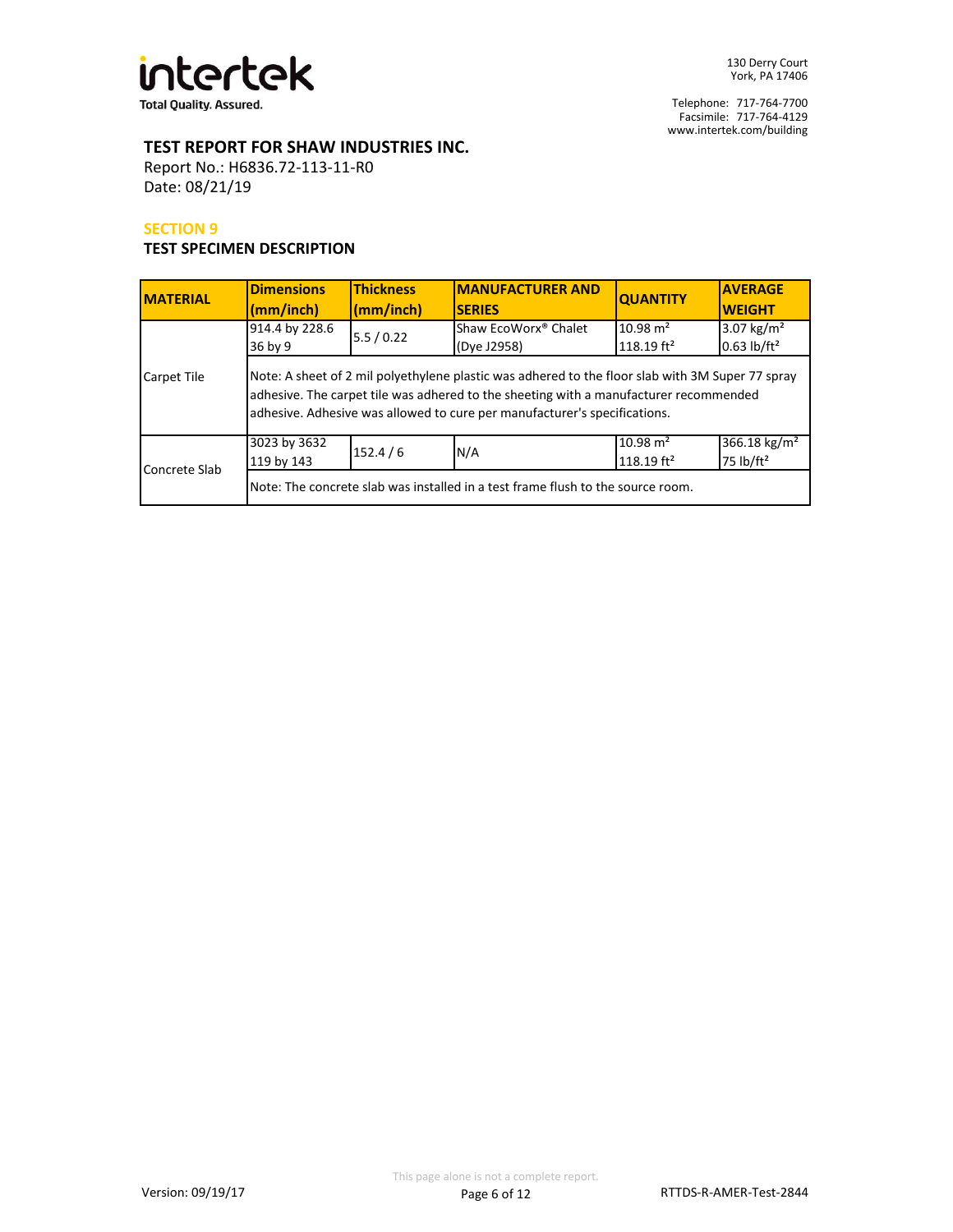

# **TEST REPORT FOR SHAW INDUSTRIES INC.**

Report No.: H6836.72-113-11-R0 Date: 08/21/19

## **SECTION 10**

#### **TEST RESULTS - SOUND REDUCTION INDEX (IN ACCORDANCE WITH ISO 10140-2)**

| <b>TEST DATE</b>     | 01/12/18            |                                                                             |     |                              |                 |
|----------------------|---------------------|-----------------------------------------------------------------------------|-----|------------------------------|-----------------|
| <b>DATA FILE NO.</b> | H6836.72            |                                                                             |     |                              |                 |
| <b>CLIENT</b>        |                     | Shaw Industries Inc.                                                        |     |                              |                 |
| <b>IDESCRIPTION</b>  | Concrete Slab       | [5.5 mm (0.22") Shaw EcoWorx® Chalet (Dye J2958) Carpet Tile, 152.4 mm (6") |     |                              |                 |
| <b>SPECIMEN AREA</b> | $10.98 \text{ m}^2$ | <b>Receive Temp.</b>                                                        |     | 18.6°C (65.5°F) Source Temp. | 18.2°C (64.8°F) |
| <b>ITECHNICIAN</b>   | <b>DBM</b>          | <b>Receive Humidity</b>                                                     | 60% | <b>Source Humidity</b>       | 60%             |



| Rating in accordance with ISO 717-1:                                                        |  |                                                                                                                             |  |  |
|---------------------------------------------------------------------------------------------|--|-----------------------------------------------------------------------------------------------------------------------------|--|--|
| $R_w(C; C_w) = 53$ dB $C_{50-3.150} = -2$ dB $C_{50-5.000} = -1$ dB $C_{100-5.000} = -1$ dB |  |                                                                                                                             |  |  |
| Evaluation based on laboratory measurement results obtained by an engineering method:       |  |                                                                                                                             |  |  |
|                                                                                             |  | $C_{\text{tr,50-3,150}} = -7 \text{ dB}$ $C_{\text{tr,50-5,000}} = -7 \text{ dB}$ $C_{\text{tr,100-5,000}} = -6 \text{ dB}$ |  |  |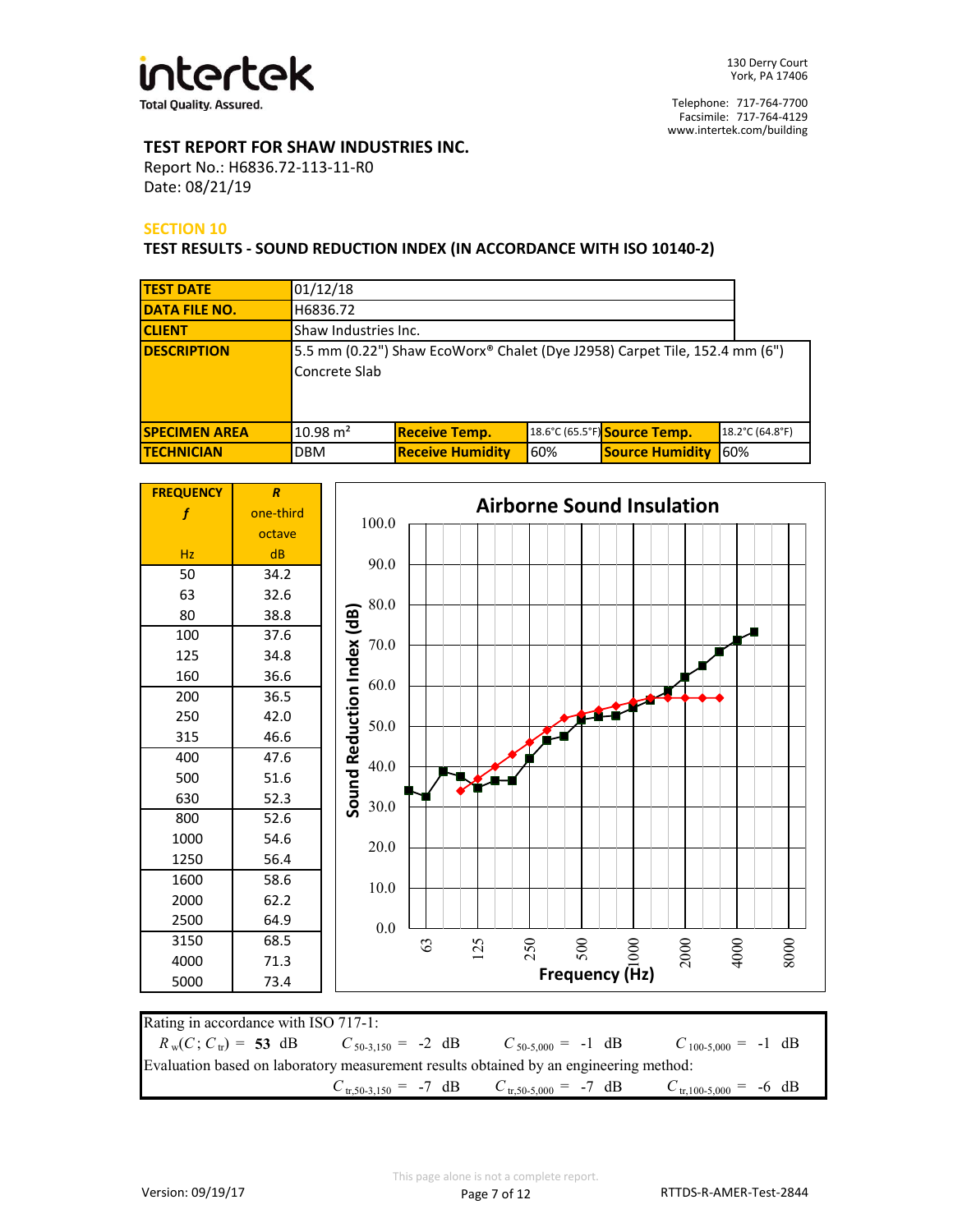

# **TEST REPORT FOR SHAW INDUSTRIES INC.**

Report No.: H6836.72-113-11-R0 Date: 08/21/19

## **SECTION 11**

#### **TEST RESULTS - NORMALIZED IMPACT SPL (IN ACCORDANCE WITH ISO 10140-3)**

| <b>TEST DATE</b>     | 01/12/18            |                                                                            |     |                              |                 |
|----------------------|---------------------|----------------------------------------------------------------------------|-----|------------------------------|-----------------|
| <b>DATA FILE NO.</b> | H6836.72            |                                                                            |     |                              |                 |
| <b>CLIENT</b>        |                     | Shaw Industries Inc.                                                       |     |                              |                 |
| <b>IDESCRIPTION</b>  | Concrete Slab       | 5.5 mm (0.22") Shaw EcoWorx® Chalet (Dye J2958) Carpet Tile, 152.4 mm (6") |     |                              |                 |
| <b>SPECIMEN AREA</b> | $10.98 \text{ m}^2$ | <b>Receive Temp.</b>                                                       |     | 18.6°C (65.5°F) Source Temp. | 18.2°C (64.8°F) |
| <b>ITECHNICIAN</b>   | <b>DBM</b>          | <b>Receive Humidity</b>                                                    | 60% | <b>Source Humidity</b>       | 60%             |



 $L_{n,w}(C_1) = 52$  ( 1 ) dB  $C_{1,50-2,500} = 2$  dB Rating in accordance with ISO 717-2:  $\Delta L_w = 26$  dB

Evaluation based on laboratory measurement results obtained by an engineering method.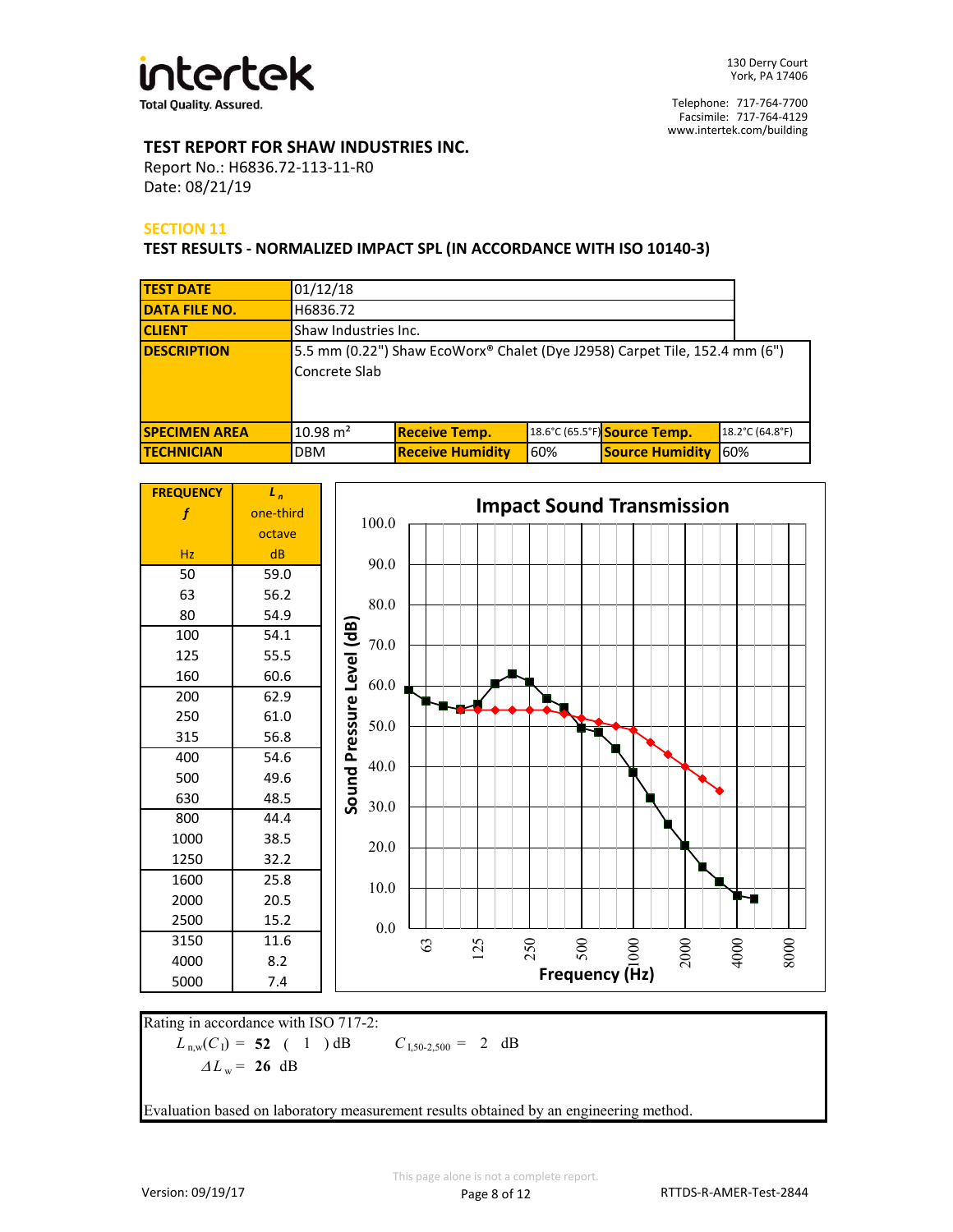

# **TEST REPORT FOR SHAW INDUSTRIES INC.**

Report No.: H6836.72-113-11-R0 Date: 08/21/19

## **SECTION 12**

**TEST RESULTS - SOURCE ROOM SOUND POWER LEVEL (IN ACCORDANCE WITH ISO 3741)**

| <b>TEST DATE</b>     | 01/12/18            |                                                                             |     |                              |                 |
|----------------------|---------------------|-----------------------------------------------------------------------------|-----|------------------------------|-----------------|
| <b>DATA FILE NO.</b> | H6836.72            |                                                                             |     |                              |                 |
| <b>CLIENT</b>        |                     | Shaw Industries Inc.                                                        |     |                              |                 |
| <b>DESCRIPTION</b>   | Concrete Slab       | [5.5 mm (0.22") Shaw EcoWorx® Chalet (Dye J2958) Carpet Tile, 152.4 mm (6") |     |                              |                 |
| <b>SPECIMEN AREA</b> | $10.98 \text{ m}^2$ | <b>Receive Temp.</b>                                                        |     | 18.6°C (65.5°F) Source Temp. | 18.2°C (64.8°F) |
| <b>TECHNICIAN</b>    | <b>DBM</b>          | <b>Receive Humidity</b>                                                     | 60% | <b>Source Humidity</b>       | 60%             |



A-weighted sound power level in accordance with ISO 3741 (Annex F):

 $L_{WA} = 83 \text{ dB}(A)$ 

Evaluation based on the precision method for reverberation rooms.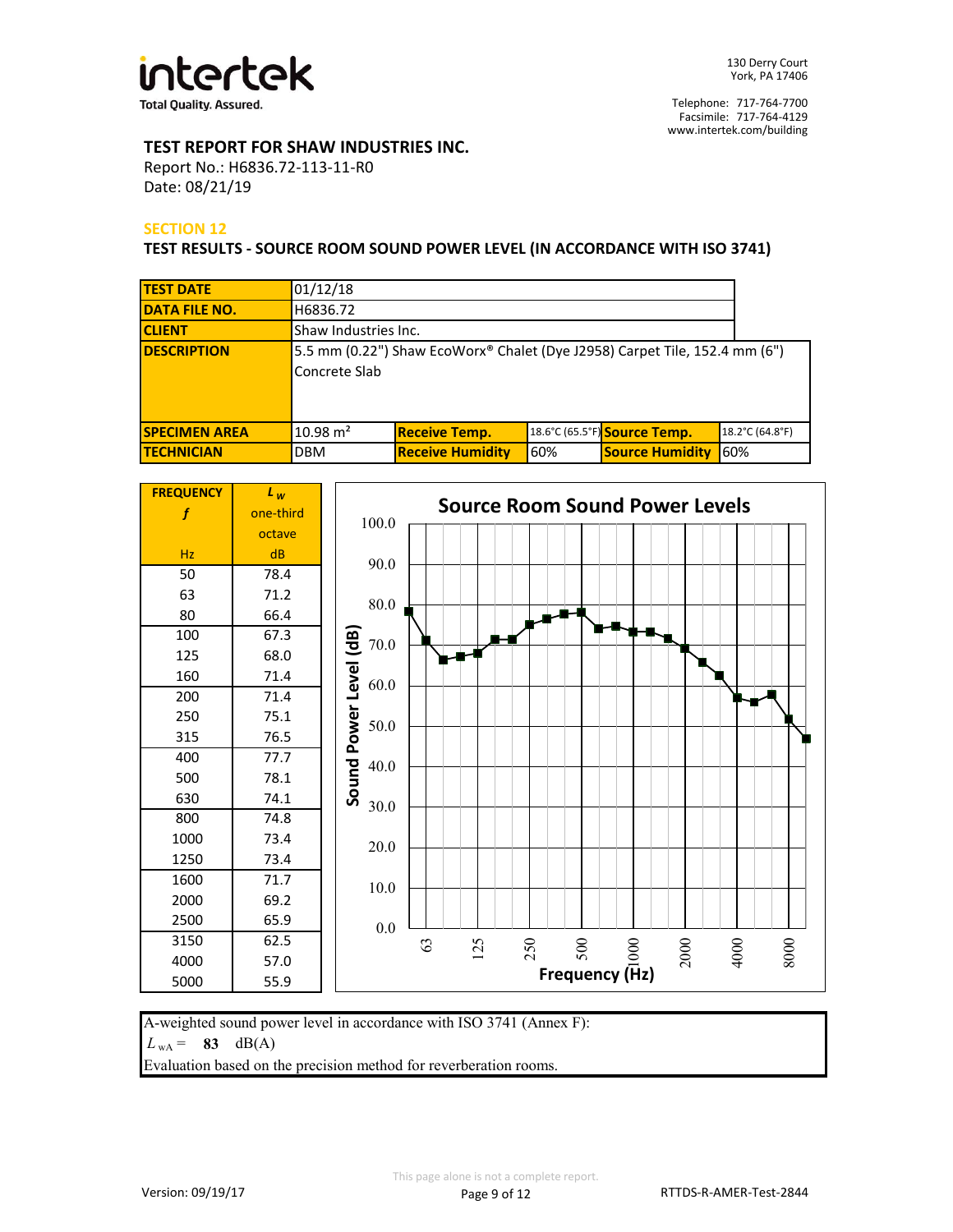

130 Derry Court York, PA 17406

Telephone: 717-764-7700 Facsimile: 717-764-4129 www.intertek.com/building

## **TEST REPORT FOR SHAW INDUSTRIES INC.**

Report No.: H6836.72-113-11-R0 Date: 08/21/19

# **SECTION 13**

**PHOTOGRAPHS**



**Photo No. 1 Source Room View of Test Specimen Installation**



**Photo No. 2 Receive Room View of Test Specimen Installation**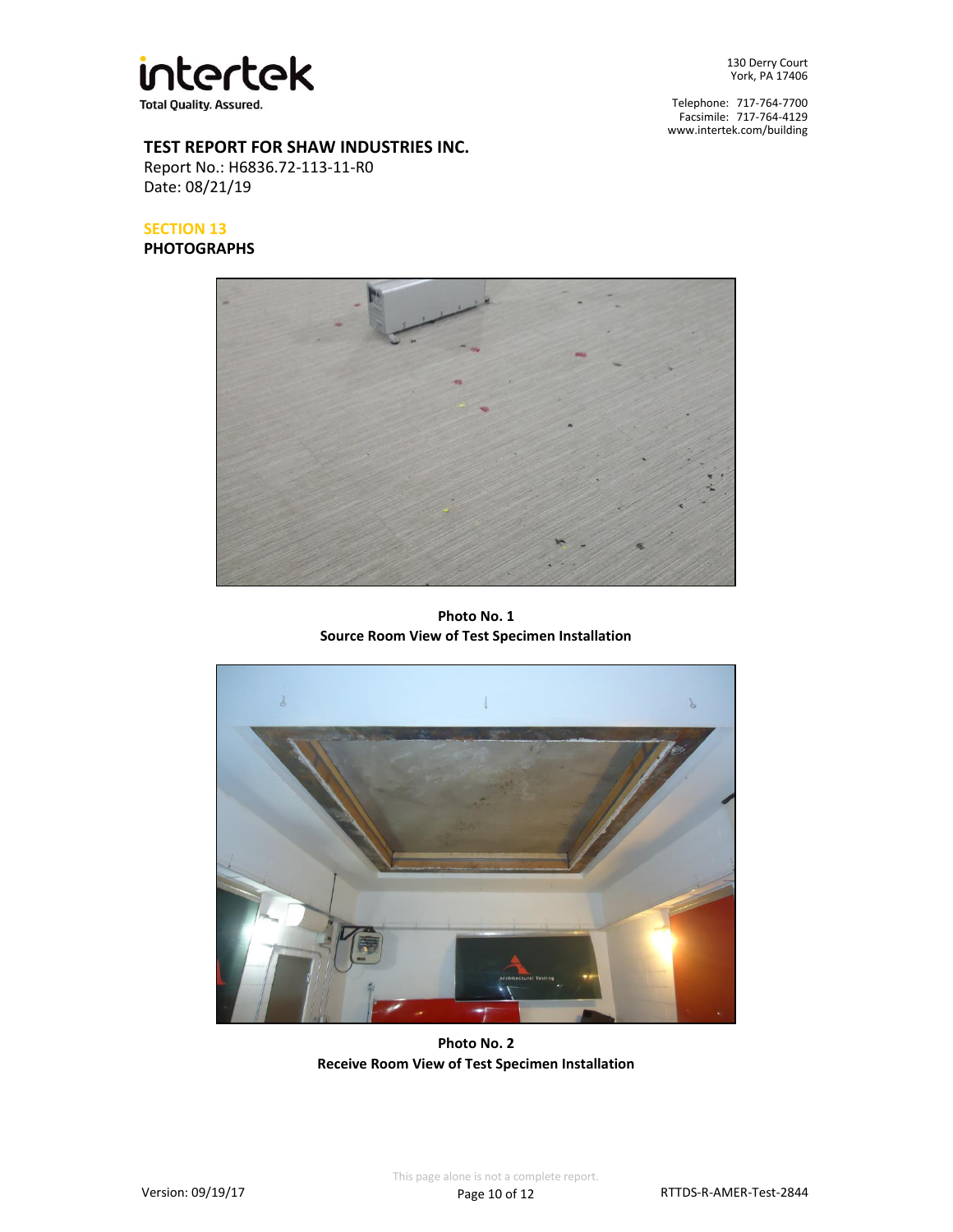

130 Derry Court York, PA 17406

Telephone: 717-764-7700 Facsimile: 717-764-4129 www.intertek.com/building

# **TEST REPORT FOR SHAW INDUSTRIES INC.**

Report No.: H6836.72-113-11-R0 Date: 08/21/19

**SECTION 14**

# **DRAWING**



1-Floor Topping 2-Concrete Slab